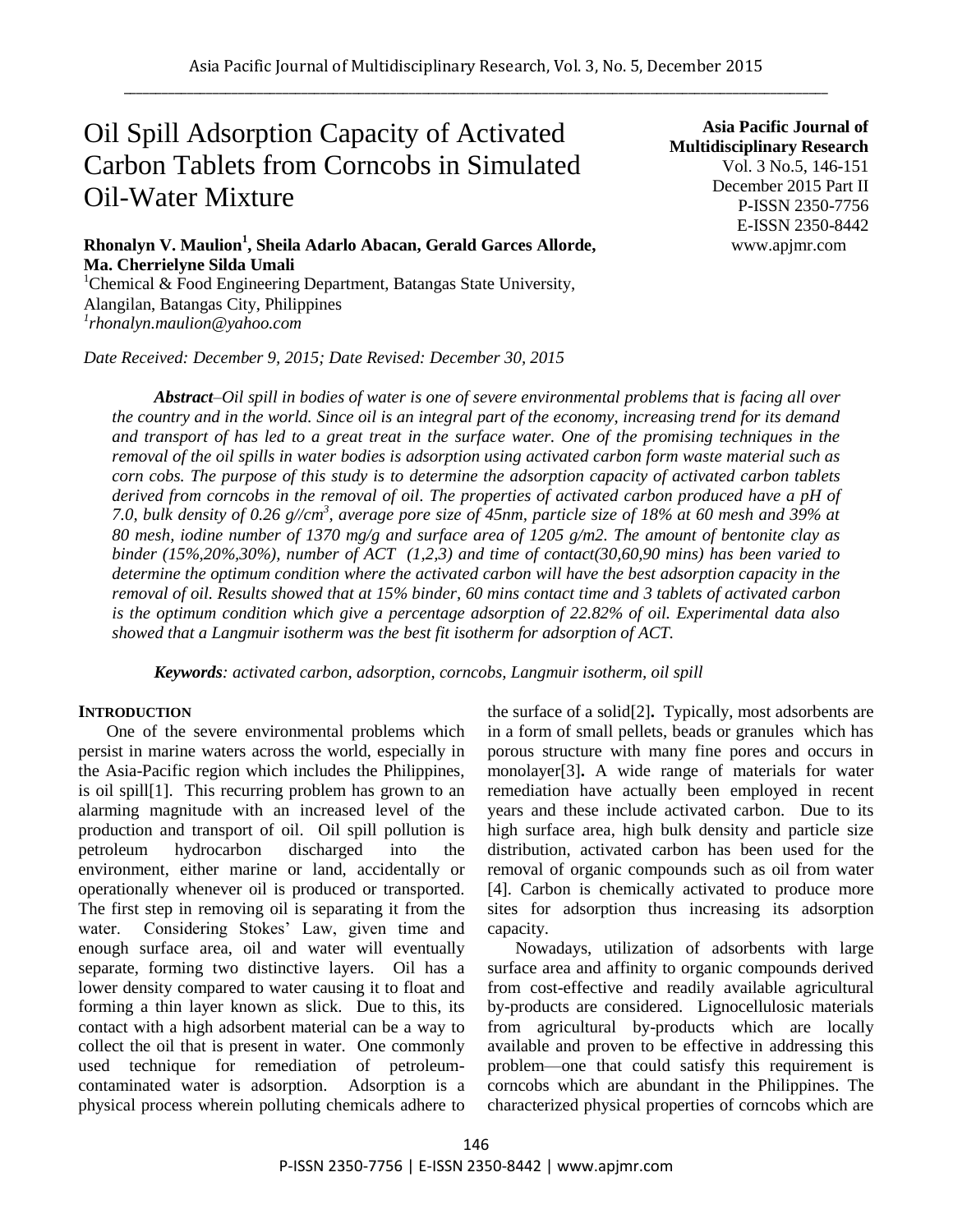deemed useful in the production of activated carbon is its carbon content having 46.3% of its mass. This proves that it is an excellent precursor as activated carbon for oil spill adsorption [5].Binder is required to improve the mechanical property of the activated carbon in forming it to tablets. Calcium bentonite can be a candidate for ion adsorption of fats and oils [6].It can therefore be possible to use as binder for activated carbon from corncobs.

Conversion of waste material into a usable form specifically in solving environmental issues like oil spill is necessary. This study is significant to the environment especially marine or inland water, cornproducing industries as it suggest a way of utilizing agricultural waste and converting it into a usable product instead of disposal and to the future researchers.

# **OBJECTIVES OF THE STUDY**

The study aimed to focus on the determination of oil spill adsorption capacity of activated carbon tablet (ACT) from corncobs in simulated oil-water mixture. Specifically, it sought to answer the following questions:

- 1. What are the physicochemical properties of activated carbon from corncobs in terms of ph, bulk density, pore size, particle size distribution, iodine number, surface area and surface morphology.
- 2. What is the effect of varying the amount of bentonite clay (15%, 20%, 30%), time of contact  $(30, 60, 90 \text{ mins})$  and number of ACT $(1,2,3)$  in the adsorptive capacity of ACT on simulated oilwater mixture?
- 3. Is there a significant difference on the percentage oil concentration before and after treatment using the best condition?
- 4. What type of adsorption isotherm can be generated from the above data?

# **MATERIALS AND METHODS**

The experimental method of research was utilized in this study. It was composed of a total of twenty seven (27) set-ups. The parameters varied were amount of binder (15%, 20% and 30%), contact time (30, 60, 90 mins) and amount of activated carbon tablets (1,3,5) in a 1.5L simulated waste water.

Corncobs, regardless of corn variety were collected from Batangas City and Bauan Public Market. These were manually chopped to reduce its sizes and washed with distilled water. It was then sun-dried for 2 days and dried again in the oven for 6 hours. Calcium bentonite, which served as the binder, was purchased from Industrial Specialties Co., Inc., Pasig City, Metro Manila. Potassium hydroxide pellets used for impregnation were acquired from the Lipa Quality Control Center. Diesel oil mixed with distilled water was utilized for the simulated oil-water mixture at a concentration of 1% diesel oil by volume. Diesel oil was procured from Petron Corporation.

A Thermolyne Small Benchtop Muffle Furnaces Model FB1410M-26 manufactured by Barnstead International was utilized in the carbonization of prepared corncobs. This has a total capacity of 2.1 L and allows for temperature of up to 1100°C.Drying was performed using the Memmert UM100 oven. This has a capacity of 13.1 L and temperature range of 30 to 220ºC.For the determination of pore size and surface morphology, a Hitachi S-510 Scanning Electron Microscope was used.

For the preparation of activated carbon corncobs, crushed corncobs were impregnated by mixing with KOH pellets and adequate amount of distilled water at impregnation ratio of 4:1 (KOH pellet: corncobs) with continuous stirring for 6 hours at 80°C using magnetic stirrer hot plate.The mixture formed was filtered using a vacuum filter then oven-dried at 120°C for 12 hours. The dried sample was carbonized and activated in the furnace at 600°C for 1 hour. Afterwards, the activated carbon produced was cooled down to room temperature. This was washed using a 3 N hot HCl solution to attain a pH of  $6.5 - 7$ . After vacuum filtration of the neutral activated carbon, repeated washing with 80°C distilled water was carried out next for the removal of residues. The prepared activated carbon was dried in the oven at 120°C for 12 hours. Final steps include cooling and storing of the activated carbon in a desiccator for further analyses.[5],[7],[8]

Activated carbon tablets were prepared into a 6grams tablet. Bentonite and activated carbon were mixed in three different set-ups based on parametric proportions which are 15%, 20%, and 30% by weight bentonite. Enough water was mixed with the adsorbentbinder mixtures which will allow homogenous mixing. A specific amount of these mixtures were placed in a 5 cm molder and manually pressed. After the adsorbents are pushed out of the molder, they were dried at 120°C for 12 hours.

The simulated oil-water mixture was prepared by mixing 15 mL of diesel oil with 1.5L water in a 25 cm x 20 cm x 15 cm container. The pH of the mixture was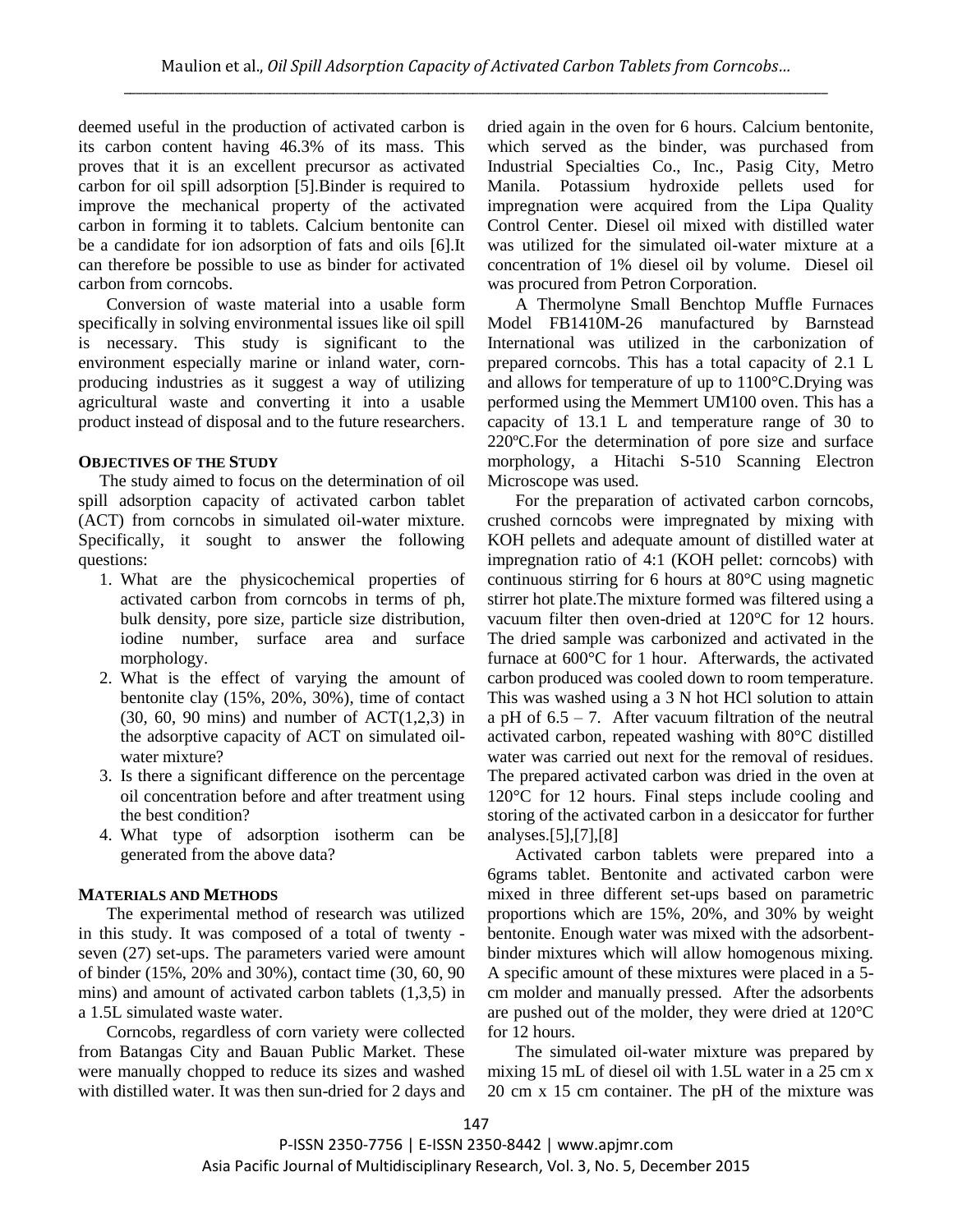measured afterwards. The oil adsorption experiment was performed with three amount of binder (15%,20% and 30%), with varying contact times (30, 60, 90 minutes) and with varying amount of tablets (1, 3, and 5).

To evaluate the effect of varying parameters in the adsorption capacity of activated, Two-Way Analysis of Variance was used (*Sigmaplot® v12.0)*.

## **RESULTS AND DISCUSSION Physicochemical Properties of Activated Carbon from Corncobs**

Table 1 summarizes the analysis of the physicochemical properties of the activated carbon used in the study.

Table 1. Properties of Activated Carbon from Corncobs

| <b>Properties</b>          | <b>Results</b>           |
|----------------------------|--------------------------|
| pH                         | 7.0                      |
| <b>Bulk</b> density        | $0.26$ g/cm <sup>3</sup> |
| Average pore size          | $45 \text{ nm}$          |
|                            | 18% 60 mesh              |
| Particle size distribution | 39% 80 mesh              |
|                            | 53% 100 mesh             |
| Iodine number              | $1370$ mg/g              |
| Surface area               | 1205 $g/m^2$             |

A high pH indicates too much contaminants and a low pH means that the acid has not been properly rinsed away. A neutral pH stands as an indication that the base activator, which functions solely as perforator of the carbon surface, had been completely washed off the carbon making the pores available for oil adsorption. The activated carbon produced has minimal contaminants and no traces of acid or base as indicated by its neutral pH.

The bulk density is a property of activated carbon that is used to find out how many kilograms of activated carbon must be used to fill up a certain volume of container. This is affected by the raw material used and the degree of activation. This property does not affect the effectiveness of the activated carbon measured in adsorption per unit weight, but will affect adsorption per unit volume. The bulk density of the activated carbon produced  $(0.26 \text{ g/cm}^3)$  is quite low and is suitable for use in the production of large tablets that are efficient for adsorption.

The average pore size defines the available pore volume of a carbon which is categorized into three pore size regions: micropore region, which are less than 2 nm in diameter; mesopore region, which are about 2 nm to 50 nm in diameter; and macropore region, which are more than 50 nm in diameter. The average pore size obtained falls on the mesopore region (2-50 nm) which indicates that most of its pores are suited for adsorption of macromolecules. The high average pore size enables macromolecules, specifically oil, to be adsorbed on the surface of the carbon.

A large percentage (approximately 53%) of the carbon was at 100 mesh size. Smaller particle sizes expose more surface area than large particles. This increases internal diffusion and the rate of mass transfer through the pores of the particles. Thus, equilibrium can be easily achieved and nearly full adsorption capability may be attained.

In theory, molecules of different sizes will be adsorbed at sites of their corresponding size. In that sense, chemists use different molecules to gauge and model adsorption analogically. Since iodine has relatively large molecules, it can be a good indicator of the capacity of the activated carbon in adsorbing other macromolecules such as oil.



**Figure 1. SEM Image Showing the Active Sites of the Activated Carbon**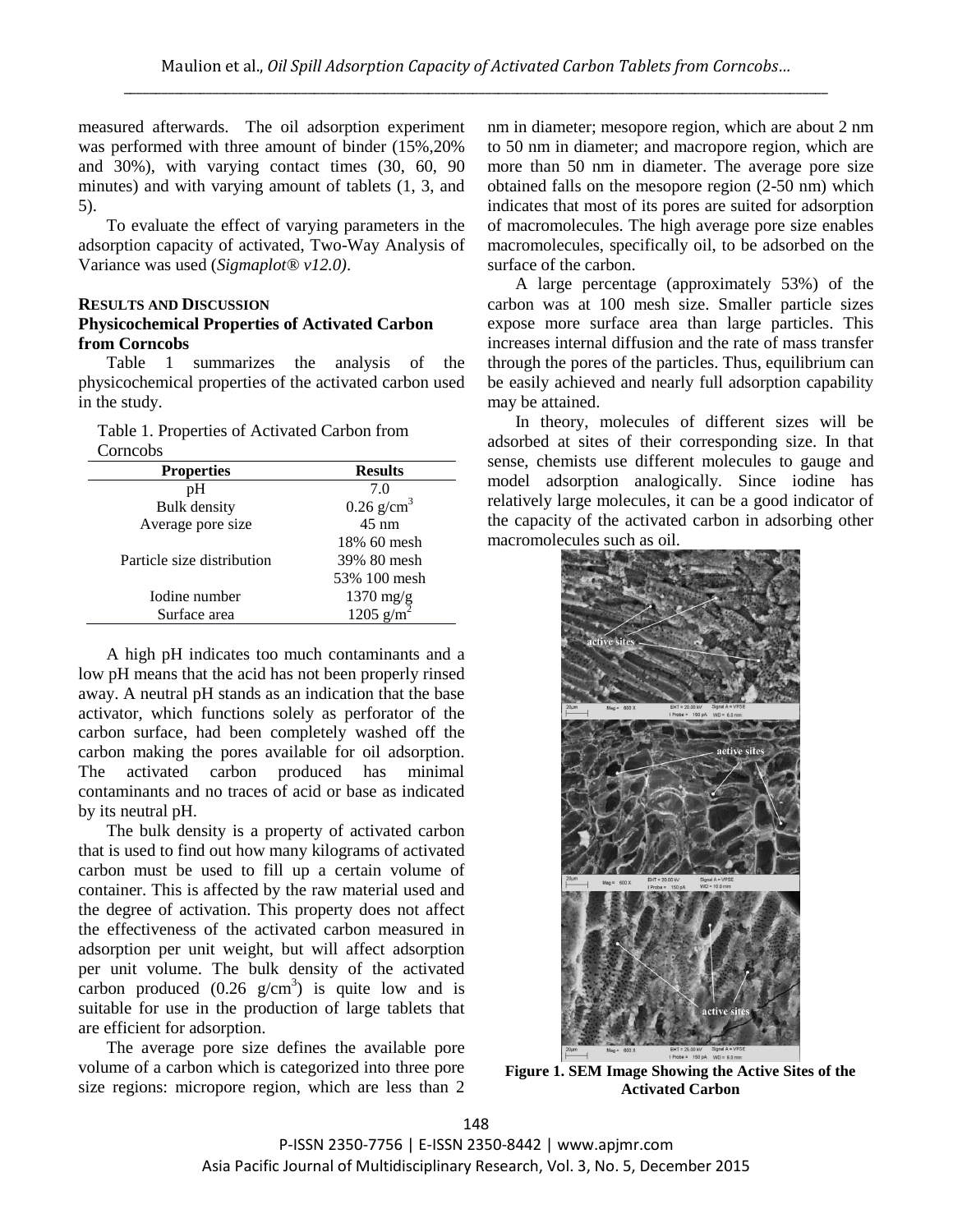Iodine number is a measure of the equilibrium mass of iodine adsorbed on a surface from excess. A typical value of iodine number for activated carbon is 900 mg/g and values greater than 1000 represents a good grade of carbon. The iodine number of the activated carbon produced (1370 mg/g) signifies a high grade of carbon for adsorption [9].

Under an electron microscope, the high surface area structures of the activated carbon are revealed. Shown in Figure 1 are the images of activated carbon samples at 600x magnification. It can be clearly observed that the individual particles are complexly arranged and have different kinds of porosity. These pores provide excellent conditions for adsorption to occur since the adsorbate can interact with many surfaces simultaneously.

## **Effect of Varying Parameters on the Adsorptive Capacity of the Activated Carbon Tablets**

It can be noticed in Figure 2 that the adsorption capacity decreases as the amount of binder is increased. But this trend does not show on samples where only a single tablet was used. The amount of binder in these single-tablet samples was not enough to exhibit a significant effect.



*Figure 2. Percent Adsorption Capacity at Varying Amount of binder*

When the amount of binder is increased, the surface area exposed to the adsorbate is reduced. Bentonite occupies the space that could have been active sites for adsorption. Although the binder has adsorptive characteristics by itself, it is not comparable to that of the activated carbon. There are spaces where the adsorbate is in direct contact with the binder instead of the more adsorptive carbon.

Figure 3 shows the effect of varying the number of tablets on the adsorption capacity. On almost all of the samples, the highest adsorption capacity was obtained on three-tablet samples and the lowest on single-tablet samples. Using a single tablet covers a small surface area since only few active sites are available for adsorption.



*Figure 3. Percent Adsorption Capacity at Varying Number of Tablets*

Theoretically, the oil reduction should be greater by using multiple tablets. But then, it is observed that the percent adsorption capacity is reduced when five tablets are used. One factor that caused this is the limited area of the experimental setup. The concentration of the activated carbon in the media is too high that the equilibrium shifted and favored desorption rather than adsorption.

Figure 4 shows the effect on absorption capacity at varying contact time. The adsorption capacity increases as the contact time is lengthened. The longer the time of contact between the adsorbent and the adsorbate, the more complete the adsorption will be.



*Figure 4. Percent Adsorption Capacity at Varying Contact Time*

It can also be observed from the graph that the adsorption capacities are greatly varied at single-tablet samples but are almost identical on five-tablet samples. This indicates that the rate of adsorption on five-tablet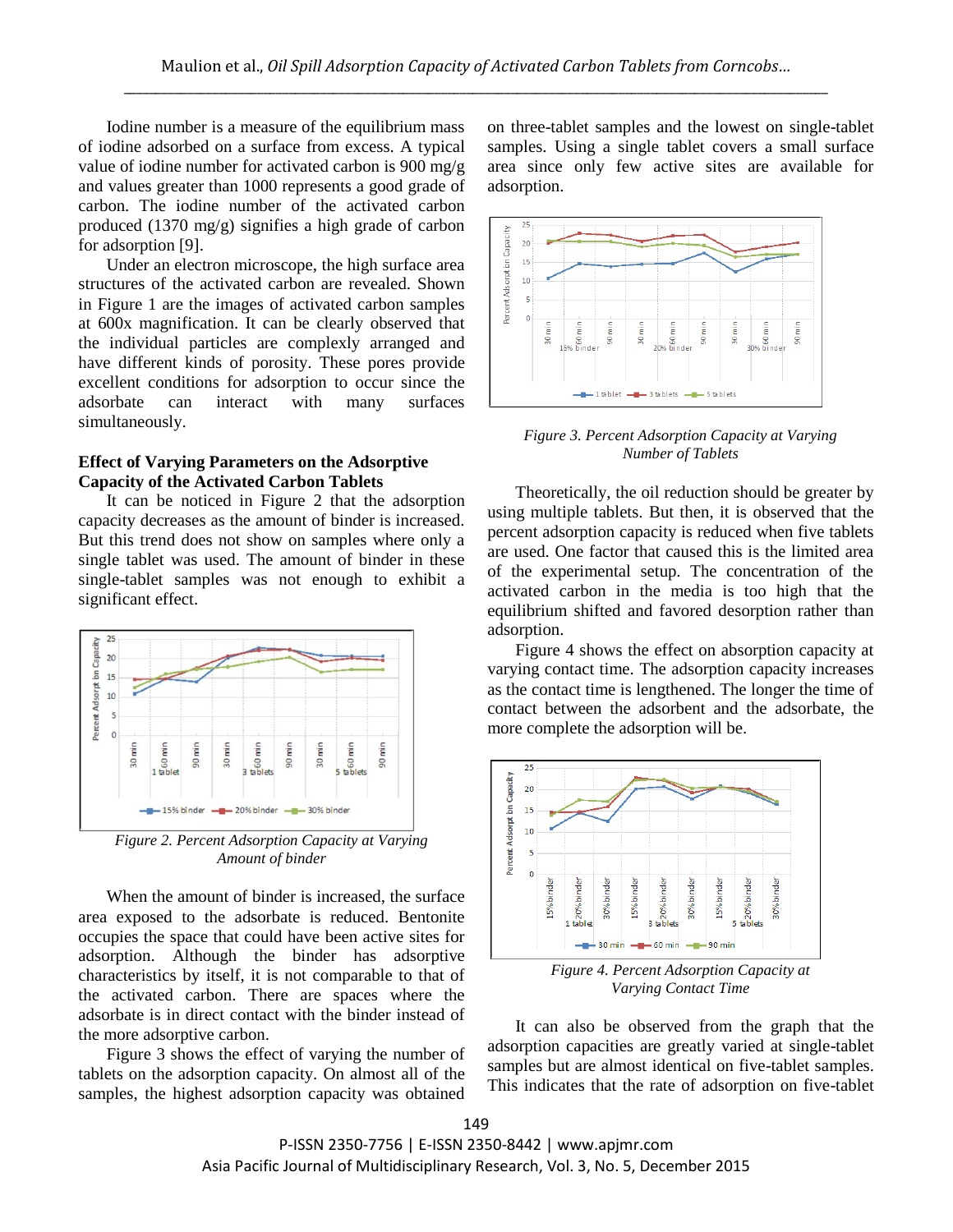samples is greater compared to the other samples. The adsorption capacity varies discreetly even at different contact times because equilibrium was reached before 30 min. Whereas, on the three-tablet samples, there is a noticeable increase in the adsorption capacity from 30 minutes to 60 minutes but almost similar values are obtained at 60 minutes and 90 minutes. From these data, we can conclude that equilibrium was reached at a time between 30 to 60 minutes. Lastly, on single-tablet samples, the adsorption capacity is greatly varied which means that equilibrium has not been reached even at 90 minutes.

Table 2 shows that contact time has no significant effect in the adsorption capacity of ACT. As the contact time increases, there will be a negligible effect in adsorption capacity. It is also presented on the table below that amount of binder has no significant effect in the adsorption capacity of ACT. As the amount of binder increases, there will be a negligible effect in adsorption capacity. The only parameter that has a significant effect on the adsorption capacity of ACT is the number of tablets. As the amount of tablet increases, there will be a significant change in adsorption capacity.

Table 2. Summary of ANOVA

| <b>Source</b>  | and<br>$F_c$ | F            | Decisi      | Interpretatio |
|----------------|--------------|--------------|-------------|---------------|
|                | value        |              | on          | n             |
| Amount of      | 0.8484       | $\lt$        | Accept      | <b>Not</b>    |
| bentonite      | 3.305        |              | $H_{o}$     | Significant   |
|                |              |              | Do          |               |
| <b>Number</b>  | 26.9163      | $\mathbf{I}$ | Not         | Significant   |
| of ACT         | 3.305        |              | Accept      |               |
|                |              |              | $H_{o}$     |               |
| <b>Contact</b> | 0.9874       | $\,<\,$      | Accept      | Not           |
| time           | 3.305        |              | $\rm H_{o}$ | Significant   |

*\*Analyzed by SigmaPlot V12.0*

*\*\*Fcritical obtained from Microsoft Excel 2007*

## **Percentage Oil Concentration at the Best Condition Before and After Treatment**

Shown in Table 3 is the percentage oil concentration before and after treatment. After statistical treatment of the results, it was proven that there is a significant change in oil concentration after adsorption with ACT.

Table 3. Oil Concentration Before and After Treatment

|                      | Oil Concentration $(w/v)$ |                 |
|----------------------|---------------------------|-----------------|
|                      | <b>Before Treatment</b>   | After Treatment |
| Trial 1              | 0.00832                   | 0.00507         |
| Trial 2 <sub>1</sub> | 0.00832                   | 0.00514         |

# **Generated Adsorption Isotherm on the Best Condition**

The adsorption isotherm data were fitted to linear, Langmuir and Freundlich isotherms. The r-squared values obtained are 0.4739, 0.9596 and 0.7931 for linear, Languir and Freundlich isotherms, respectively.



*Figure 5. Linearized Langmuir Isotherm*

Having the highest r-squared value of 0.9596, the Langmuir isotherm as shown in figure 5 is the isotherm generated which fits the experimental data This fit of the experimental data to the Langmuir model suggests that the adsorbate covers only a single layer on the surface of the activated carbon. The model equation for the adsorption of activated carbon from corn cobs is  $q =$ 3.3544c / (1+12.3762c).

#### **CONCLUSION AND RECOMMENDATION**

Overall, the results obtained proved that the produced activated carbon has good properties for the adsorption of oil spill. Varying the amount of binder and contact time produced no significant effect in the adsorption capacity but the number of tablets proved to have a significant effect on the adsorption capacity of the activated carbon tablets. Optimum number of tablets was three. After treatment, a significant difference on the oil concentration was observed at the best condition. The activated carbon tablets from corncobs are efficient for the adsorption of oil spill. Langmuir isotherm model fits the experimentation data and suggests that only a single layer of adsorbate was formed on the surface of the activated carbon.

As the study sought to find the physicochemical properties of activated carbon only, it is suggested that mechanical properties of ACT be tested for more improvements of the said product.

P-ISSN 2350-7756 | E-ISSN 2350-8442 | www.apjmr.com Asia Pacific Journal of Multidisciplinary Research, Vol. 3, No. 5, December 2015